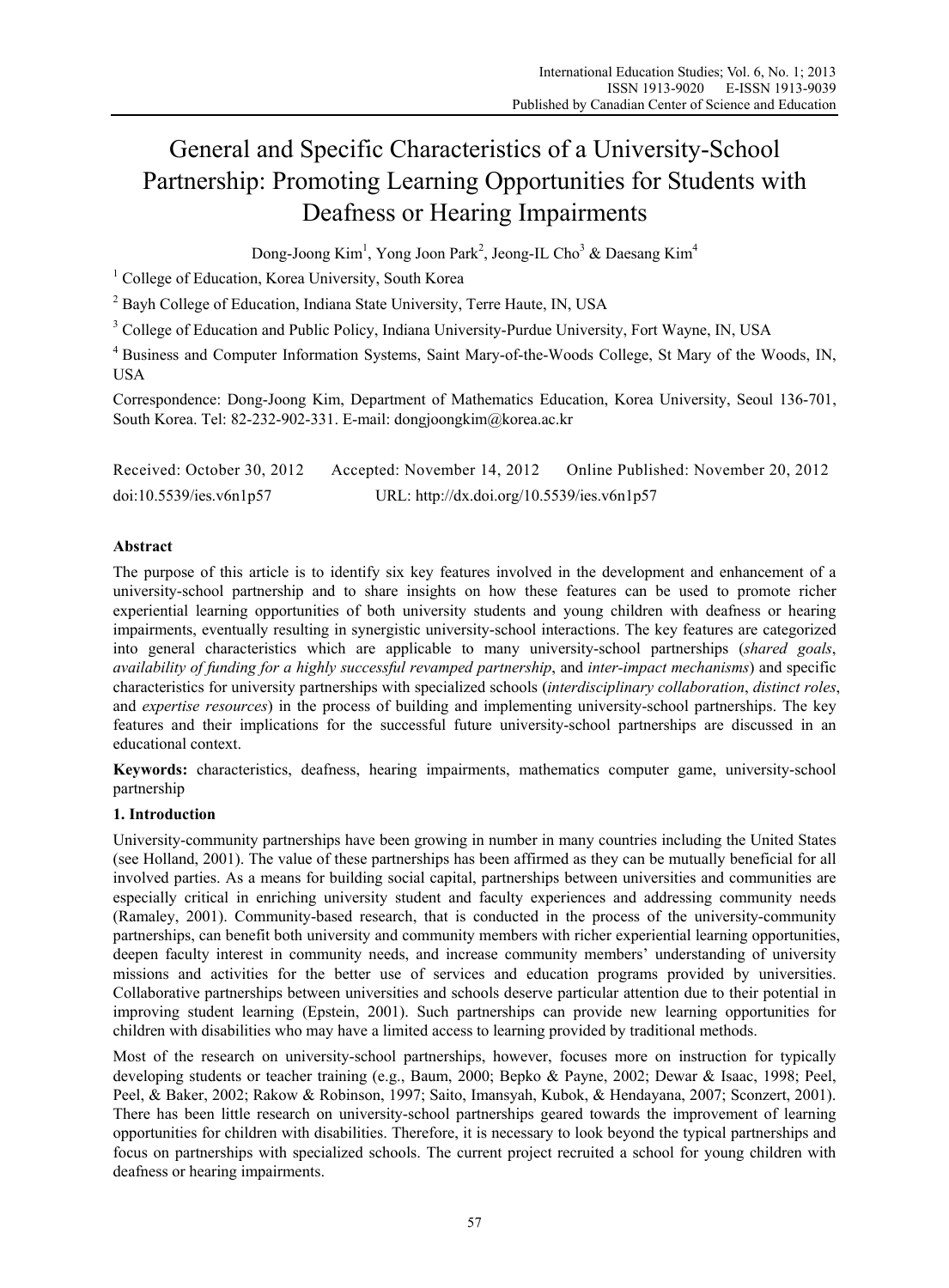University-school partnerships may differ depending on educational contexts. An enhanced understanding of common and unique characteristics of how universities and schools for the deaf work together in our project may provide insights relevant not only to partnerships with other schools for the deaf, but also to university-school partnerships in general. We narrow the focus to the following specific questions to be answered: How might partnerships between universities and schools for the deaf work together differently from other university-school partnerships? How can optimal relationships between universities and schools for the deaf be developed to maximize benefits to children with deafness or hearing impairments? Are there any important factors especially germane to cooperation between universities and schools for the deaf? How can we increase opportunities for experiential learning for children with deafness or hearing impairments through such cooperation?

The purpose of this article is to identify the key features relevant to a partnership between Indiana State University (ISU) and Indiana School for the Deaf (ISD) through a community engagement project. First, a brief background of this partnership is described. Next, the key features of the university-school partnership are identified in an educational context. Finally, implications are discussed for university-school partnerships in general and particularly for partnerships between a university and a specialized school in improving teaching practices by exploring the unique and specific features of the partnership.

## **2. Background**

The No Child Left Behind Act (NCLB) has affected education for students with disabilities. This law requires that all students, including kindergartners with disabilities, should have equal opportunity to access all subject matters and that schools and teachers be accountable for the learning outcomes of their students. The Individuals with Disabilities Education Act (IDEA) requires public schools to develop an Individualized Education Program (IEP) for students with disabilities who are eligible for special education and related services. In developing an effective IEP, the following two key components are to be considered: how students with disabilities can effectively learn and how teachers and other related professionals can help to reach successful learning. With the mission of helping young children with deafness or hearing impairments in learning mathematics, our partnership started with an effort to develop deafness-specific software. In the planning stage of the partnership, the ISD superintendent and teachers expressed their awareness of the need for external supports and concluded that they should collaborate with university professionals to meet their instructional needs to improve students' learning by utilizing computer software.

Indiana School for the Deaf (ISD) is located in the city of Indianapolis, Indiana in the United States and is the only school for the deaf in the State of Indiana. ISD serves more than 300 students with deafness or hearing impairments in grades pre-K through 12. ISD offers a boarding option for students, and about 60% of the ISD students choose this option. About 50% of ISD graduates enter a four-year college or university. More than 280 staff members work for ISD as administration, teachers of the deaf, teacher aides, and many other specialized professionals (Krieger, 2007).

Indiana State University (ISU) is a four-year public university located in the city of Terre Haute, Indiana, United States. ISU students and faculty participate in a wide range of community projects and partnerships. In Carnegie's Community-Engagement Classification (Driscoll, 2008), community engagement can be categorized in three areas: (1) only curricular engagement, (2) only outreach and partnerships, and (3) both curricular engagement and outreach and partnerships. During the period of 2006-2008, most institutions (i.e., 112 out of 120) participated in the third category, including ISU, which strongly emphasizes curricular engagement, outreach, and partnerships.

Four faculty members in Early Childhood Education and Mathematics Education at ISU and Educational Technology and Special Education at other universities submitted a grant proposal to ISU in summer 2009 and spring 2010 for a project involving a university-school partnership. The first funded project in summer 2009 emphasized gesture protocols used to identify characteristics of young children with deafness or hearing impairments in learning number concepts with the help of mathematics computer games using paired problem solving, and to develop first-time adapted mathematics computer games. This project provided a meaningful foundation for a strong connection between ISU and ISD. The second funded project in spring 2010 was intended to provide a profile of student performance resulting from the use of the first-time adapted mathematics computer games to analyze a contrasting profile of effects of the same computer games on typically developing students, and to develop the second-time adapted mathematics computer games for young children with deafness or hearing impairments.

Critical elements in establishing an effective partnership were analyzed so as to identify and describe the key features of our partnership. These were elicited from the developmental stages of our collaborative processes. To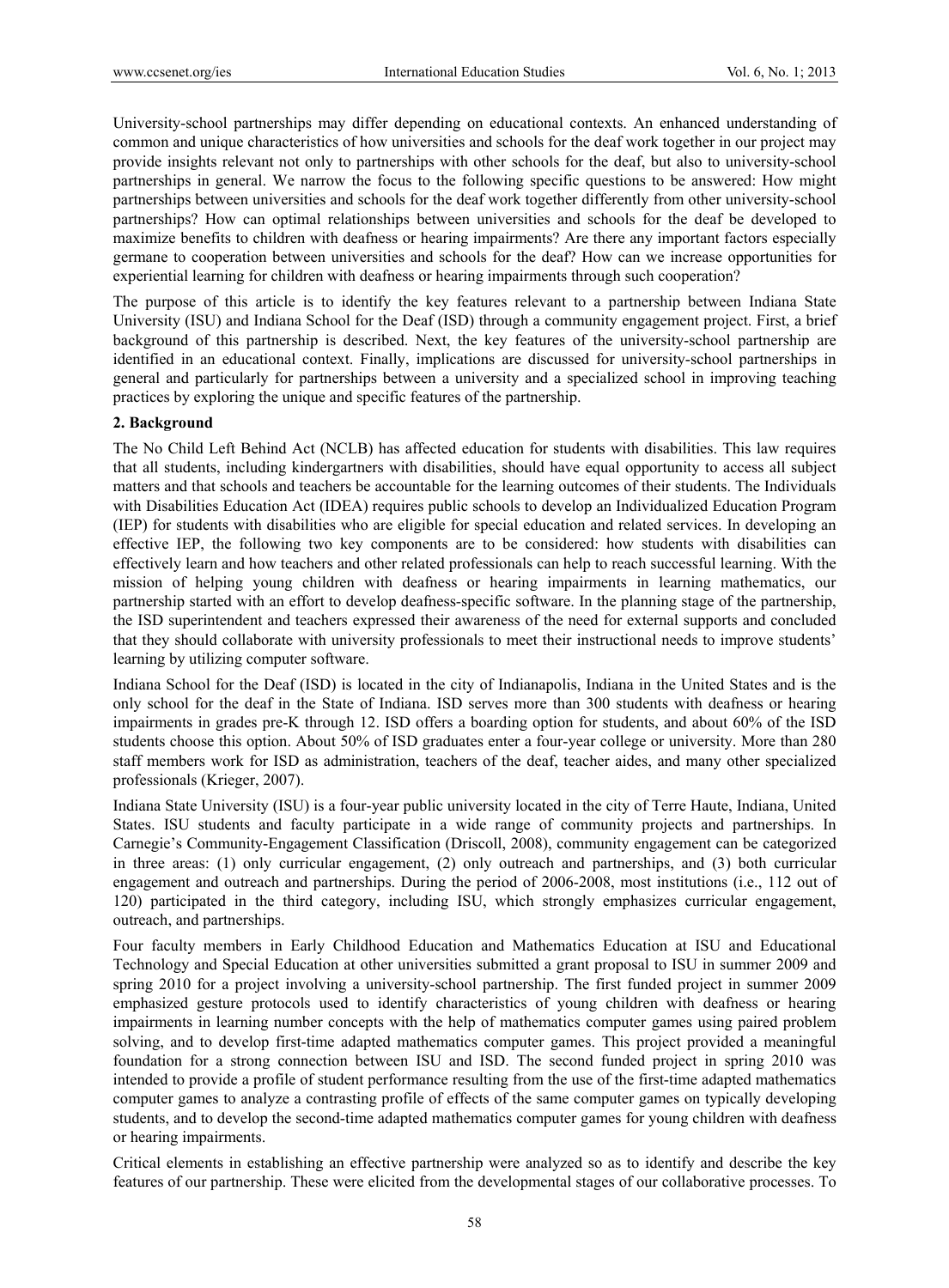decide what to focus on and include out of all the critical elements, our analytic decision was based on general and specific representative themes found through the collaborative processes. A common theme is related to critical factors for university-school partnerships in general, whereas a specific theme is in connection with critical success factors for partnerships with the schools for the deaf.

#### **3. Six Key Features of the Current Partnership**

#### *3.1 Shared Goals*

When an ISU faculty member in Early Childhood Education initially observed the preschool classrooms at ISD on February 10, 2009, he noticed the potential benefits of mathematics computer games for learning number concepts with the assistance of visualization for young children with deafness or hearing impairments. The goal of improving student learning opportunities with developmentally appropriate technology was shared by the ISD superintendent. In a letter of agreement, the ISD superintendent clearly stated that "ISD has been interested in obtaining developmentally appropriate technology tools for kindergartners who are deaf or hard-of-hearing" for experiential learning. In fall 2009, the partnership launched with a vision to improve the mathematical learning of young children with deafness or hearing impairments through a collaborative partnership. This shared vision and dedication in the educational partnership was of great importance in the delivery of appropriate technology in improving student learning.

#### *3.2 Interdisciplinary Collaboration*

The degree to which any university-school partnership can achieve its goals can be affected by the capacity of each university professional to effectively address the school's needs. Therefore, identification of those professionals who are willing to contribute to the partnership and who have expertise in the relevant field is a significant factor in the success of the partnership. Professionals in four disciplines (Early Childhood Education, Mathematics, Educational Technology, and Special Education) were recruited to prepare and execute all aspects of the current partnership, develop a provisional framework for the current partnership, and investigate characteristics of young children with deafness or hearing impairments in learning numbers through interdisciplinary collaboration. These four professionals brought in substantial experience and knowledge in the process of conceptualization of issues related to the educational partnership. Interdisciplinary collaboration is a challenging development, but proved to be a key factor in the success of the current partnership between ISU and ISD.

## *3.3 Distinct Roles*

Setting out the distinct roles of all involved parties (e.g., university and school faculty and staff) to advance a vision towards shared goals entails a considerable effort, especially in assigning appropriate roles to each party. In the dynamics of a university-school relationship, a well-balanced power relation among partnership members is a key factor in improving the quality of the outcome. Developing a clear understanding of the roles of each party is the first step for the power balance. During the current project, two distinct roles were identified: project planning at ISU and project implementation at ISD. University researchers established the framework of the project and developed ways to cooperate with ISD administrators and teachers to identify each other's distinct roles. ISD provided sponsorship and direction for pursuing various aspects of the project within the school context. Since American Sign Language (ASL) is the primary language among ISD teachers and students, ISD provided leadership to enable all parties to effectively communicate with each other. As a result, both parties had defined roles and were accountable either to plan or to implement the project in the school context.

## *3.4 Expertise Resources*

Professional knowledge, however, could not be utilized effectively without context-dependent expertise resources. In our partnership, the knowledge of school teachers at ISD who were familiar with deaf culture, the unique learning styles of their young students, and the infrastructure of the school were at the heart of expertise resources. For instance, an ASL interpreter, who was also a classroom teacher at ISD, supported the research team for data collection and analysis. He also assisted university researchers to understand similarities and differences between children with and without deafness or hearing impairments in their learning habits when using computer mathematics games. The support of the ISD superintendent enabled university investigators to set up the research equipment (e.g., computers) in the school library for data collection at ISD during fall 2009. This university-school partnership would have been impossible without the valuable supports from the school teachers and administrators at ISD.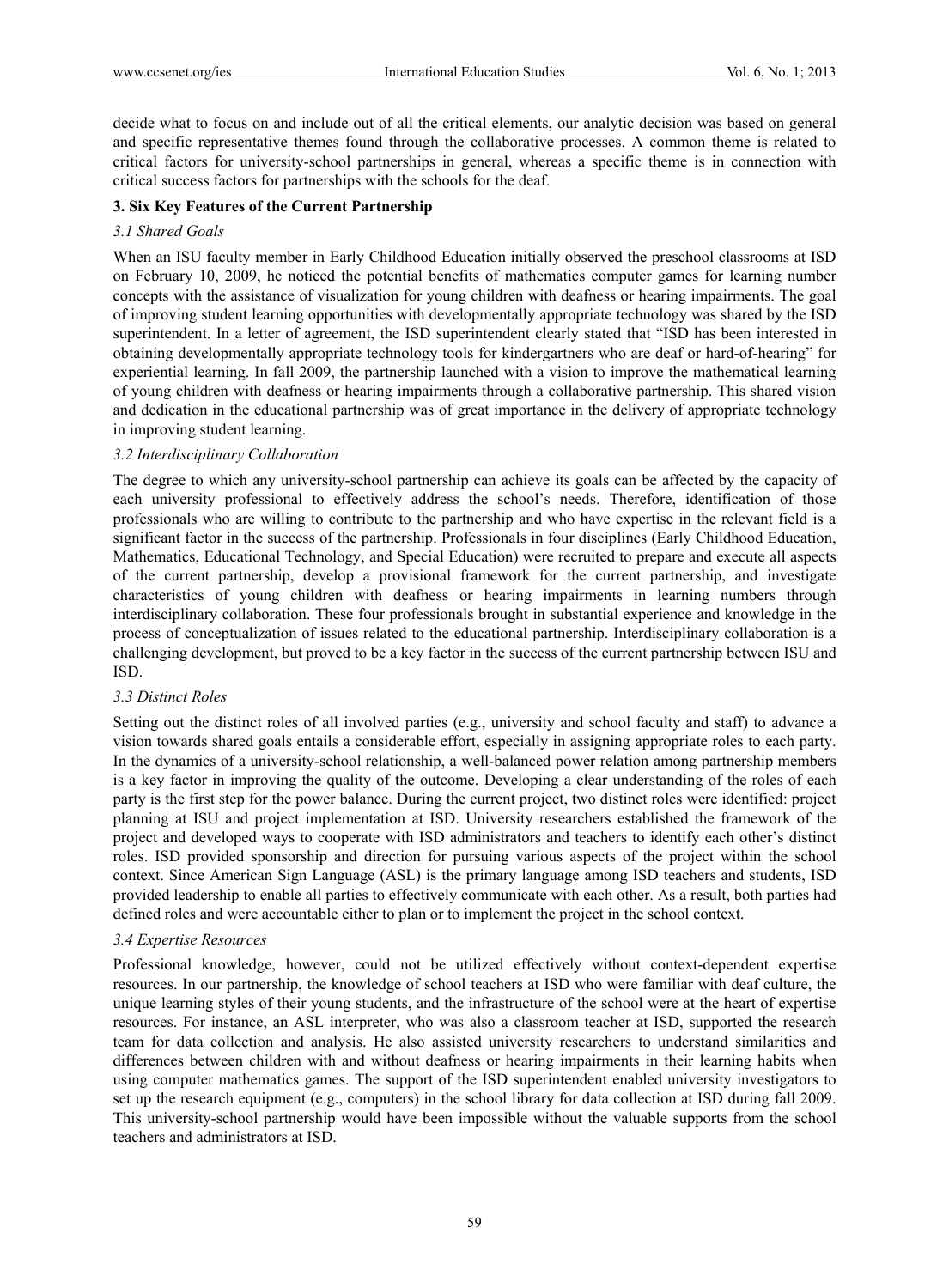## *3.5 Availability of Funding for a Highly Successful Revamped Partnership*

Funding was a critical issue for the projects. Funding can bring a university and school together and provide social capital to address school needs and establish effective professional development strategies that respond to the changing needs of the school. Our project "No kindergartners with deafness left behind learning early math," funded by the Center for Public Service and Community Engagement at ISU, served as a foundation for our continuous partnership by covering start-up costs. Funding from the Blumberg Center at ISU further established a strong foundation for the successful partnership. Availability of funding is critical in developing a highly successful revamped partnership in a step by step manner.

## *3.6 Inter-impact Mechanisms of the Partnership*

University professionals learned the differences in cultures and learning experiences that young children with deafness or hearing impairments experience and disseminated that information to faculty, students, and the public at an ISU conference. Our presentation influenced the birth of the first ISU American Sign Language Club, "Signing Sycamores," which is dedicated to increase the awareness of ASL and the deaf community. As of now, the club has 17 ISU student members and holds weekly meetings for approximately one hour to learn basic signing skills such as the ASL alphabet, ASL in popular songs, and conversational signs. They plan to purchase up-to-date ASL textbooks for all members, take a field trip to ISD, and invite the Deaf Theatre to ISU. A long-term goal of Signing Sycamores is to establish ASL classes at ISU to meet Foreign Language requirements.

Our partnership suggests that university-school partnerships can move beyond the challenge of meeting the school's educational goals. University student engagement in the current partnership transformed the original goal of ISD student learning into a broader goal that encompasses learning opportunities for ISU students and raises public awareness of deaf cultures. In an effective knowledge dissemination process, universities gain benefits associated with community engagement, especially from experiential learning opportunities not only for university and school members, but also for the people in the community.

## **4. Discussion and Implication for University-school Partnerships**

Six key features were identified. In this section, we discuss implications of the key features and categorized them into general characteristics (*shared goals*, *availability of funding for a highly successful revamped partnership*, and *inter-impact mechanisms*) and specific characteristics (*interdisciplinary collaboration*, *distinct roles*, and *expertise resources*).

## *4.1 General Characteristics*

The first step in developing successful university-school partnerships is for both partners to develop a clear vision that incorporates *shared goals*. Our partnership has been successful because the shared goal (improving the mathematics learning of young children with deafness or hearing impairments using technology) was clear from the beginning and received strong and unanimous support from school administrators and teachers. The second component is *funding*, including internal and external support. We were able to successfully secure funding granted by two ISU programs. Finally, regardless of the type of school, *inter-impact mechanisms* can be a promising component of a successful university-school partnership. A partnership needs to be bidirectional rather than unidirectional to offer mutual benefits for all partnership members (Ramaley, 2001). Our partnership influenced the formation of a new university student club in the dissemination process and promoted ISU students to participate and experience learning of deaf culture and ASL.

## *4.2 Specific Characteristics*

The first specific and necessary component in the development of partnerships with specialized schools is inter-disciplinary collaboration (Mullis & Ghazvini, 1999). Such collaboration is especially important for a partnership aimed at assisting students with disabilities, as it can bring in content expertise as well as expertise in special modifications. For an efficient partnership with specialized schools, university administrators need to encourage faculty members' collaborative and inter-disciplinary interactions without hierarchical empowerment (Prins, 2006; Shefner & Cobb, 2002).

Continuous and frequent collaboration among faculty members in multiple disciplines was a key factor in the successful partnership. Because faculty members from three universities were involved in the project, several different means of communication were used, including e-mails with attachments, video-conferences using Skype, and word processing software with "track changes" function. Constant communication was the result of a commitment to a shared goal, understanding of each participant's distinct role, and skills in collaboration. In order to continue the current partnership and for further improvement, multiple actions should be taken, such as constant search for better means of communication, constant reminder of the shared goal through regular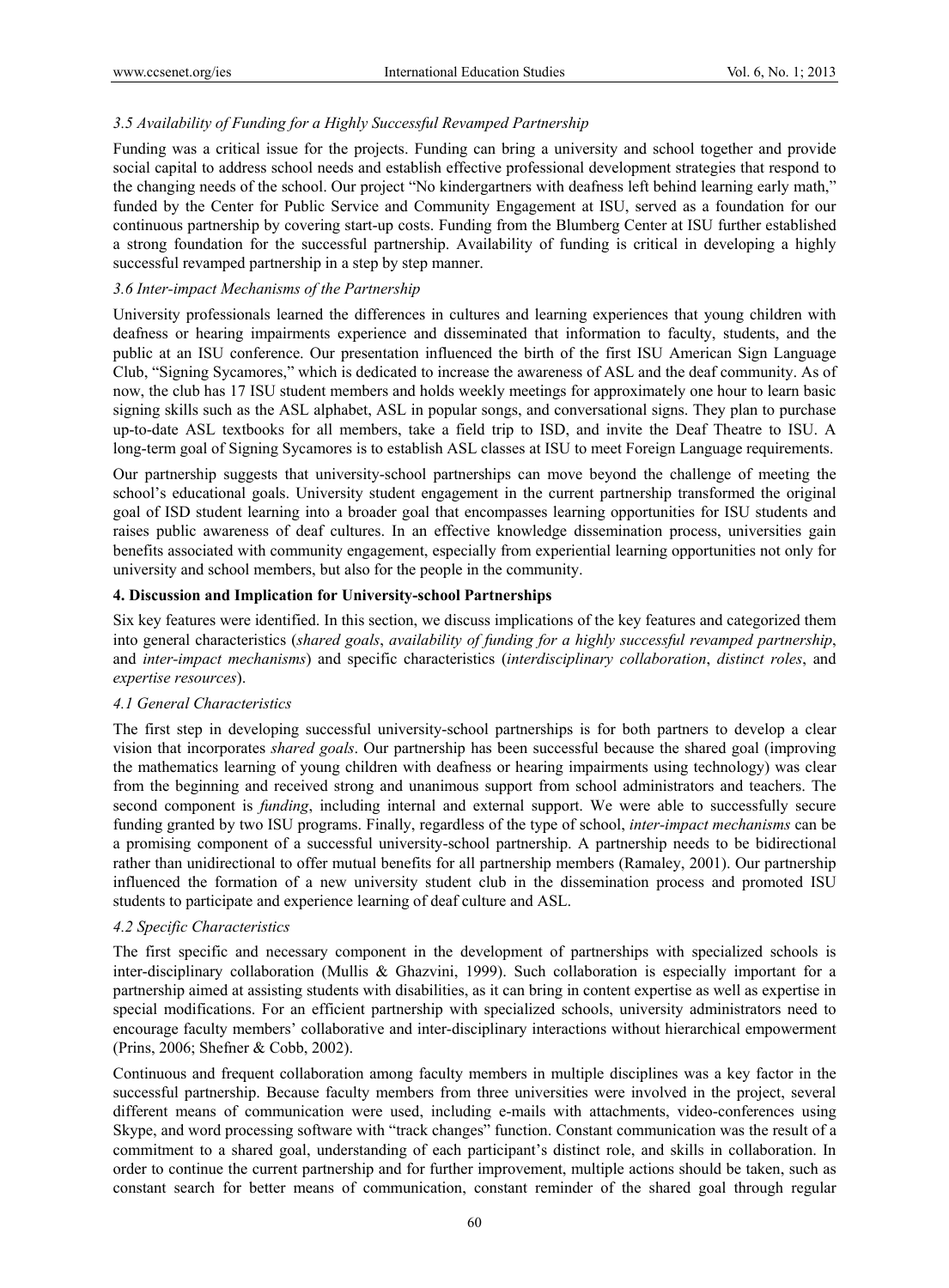documenting and briefing of the current status, and continuous commitment to and respect for the distinct role of each university faculty participant.

The second specific component in the development of partnerships with specialized schools is distinct roles. A critical issue is how to establish an appropriate power balance between professionals in the university and in the school and determine how they should communicate with one another (Litwak & Meyer, 1974). Effective communication between universities and schools should be achieved to accommodate a collaborative working relationship. Due to several unique needs of our partnership (e.g., translation of ASL, specialized knowledge of deaf students, and deaf culture), distinct roles of ISD members were indispensable in facilitating a lasting, successful partnership with university faculty and ISD participants.

Finally, specialized knowledge of students with disabilities is essential in meeting their educational needs. The need for context-dependent knowledge in successful partnerships with specialized schools gives further validation to the third component, expertise resources. For example, in our project, we needed to consider paired interview methods rather than individual interview methods due to the relatively dominant preference for collaboration by young children with deafness or hearing impairments in order to achieve our shared goal of improving learning opportunities for them (see also Lang, Stinson, Kavanagh, Liu, & Basile, 1999).

## **5. Conclusion**

This educational partnership is a collaborative effort among university investigators and deaf school partners. In the process of building and implementing the partnership, we identified three general characteristics which can be applicable to many university-school partnerships and three specific features for university partnerships with specialized schools. We hope that this partnership can set a good example of how to work strategically for other potential university-school partnerships, especially for those partnerships specifically designed around specialized schools.

#### **References**

- Baum, H. (2000). Fantasies and realities of university-community partnerships. *Journal of Planning Education and Research*, *20*(2), 234-246.
- Bepko, G. L., & Payne, S. M. (2002). Full-service schools: Involving the urban university in school improvement and community redevelopment. *Metropolitan Universities*, *13*(4), 75-87.
- Dewar, M. E., & Isaac, C. B. (1998). Learning from difference: The potentially transforming experience of community-university collaborations. *Journal of Planning Education and Research*, *17*(4), 334-347.
- Driscoll, A. (2008). Carnegie's community-engagement classification: Intentions and insights. *Change: The Magazine of Higher Learning, 40*(1), 38-41.
- Epstein, J. (2001). *School, family and community partnership: Preparing educators and improving schools*. Boulder, Colorado: Westview Press.
- Holland, B. (2001). Toward a definition and characterization of the engaged campus: Six cases. *Metropolitan Universities*, *12*(3), 20-29.
- Krieger, J. (2007). *Indiana school for the deaf: 3-Year Technology plan*. Retrieved from http://www.docstoc.com/docs/124236983/Indiana-School-for-the-Deaf-3Year-Technology-Plan-July-1\_-20 08
- Lang, H., Stinson, M., Kavanagh, F., Liu, Y., & Basile, M. (1999). Learning styles of deaf college students and instructors' teaching emphases. *Journal of Deaf Studies and Deaf Education*, *4*(1), 16-27.
- Litwak, E., & Meyer, H. J. (1974). *School, family and neighborhood: The theory and practice of school-community relations*. New York: Columbia University Press.
- Mullis, R. L., & Ghazvini, A. S. (1999). Improving rural child care: A community-university partnership. In T. R. Chibucos & R. M. Lerner (Eds.), *Serving children and families through community-university partnerships: Success stories* (pp. 59-64). Boston: Kluwer Academic Publishers.
- Peel, H. A., Peel, B. B., & Baker, M. B. (2002). School/university partnership: A viable model. *The international Journal of Educational Management*, *16*(6/7), 319-326.
- Prins, E. (2006). Individual roles and approaches to public engagement in a community-university partnership in a rural California town. *Journal of Research in Rural Education*, *21*(7), 1-15.